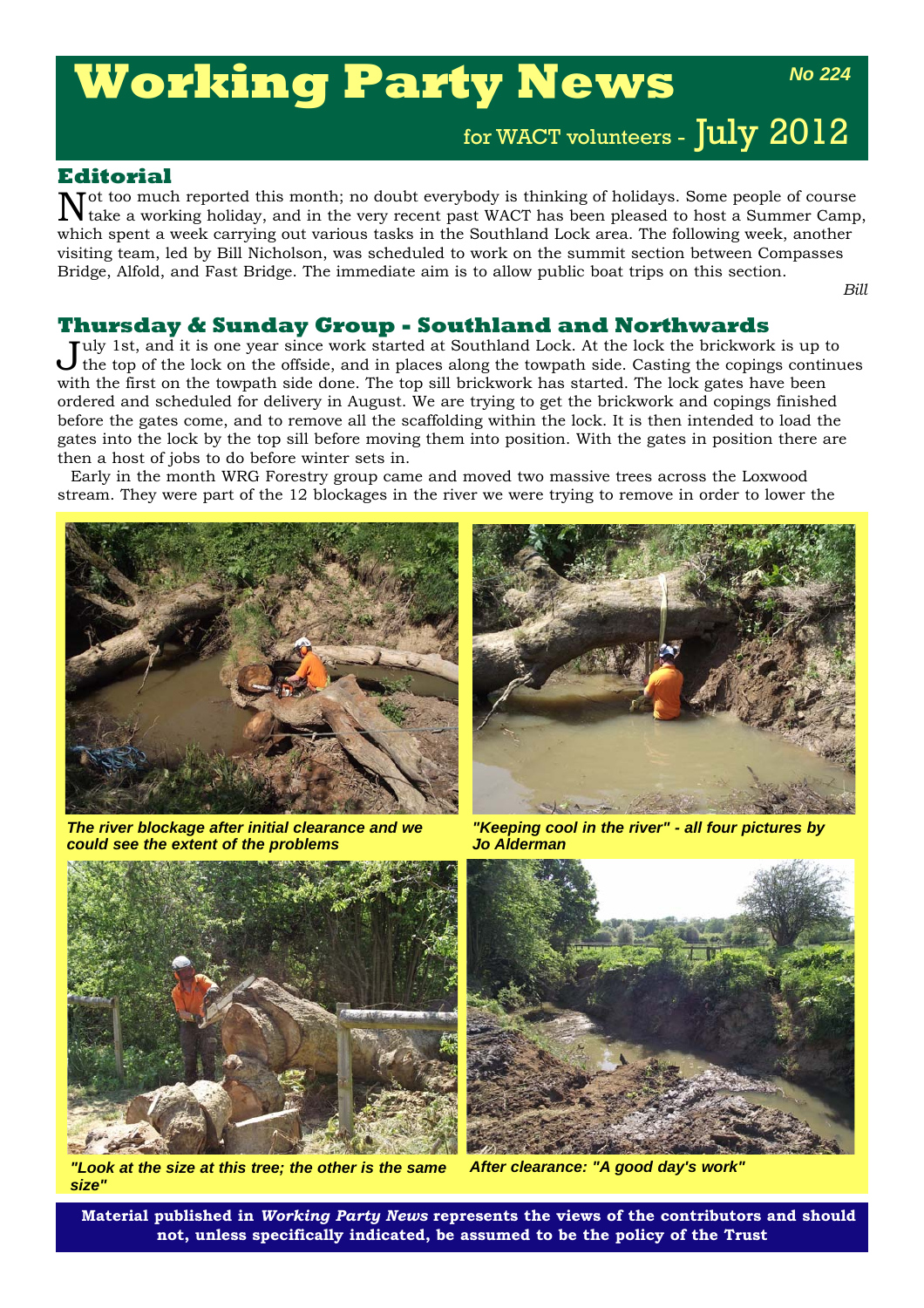river water level to enable better access to the underside of a bridge we want to repair. Failure to lower the river level was in part due to the weather but the upside of this was the extra effort the WRG summer camp gave to the building of Southland Lock. **Join us:** The Thursday & Sunday Group generally meets at 09:30 at Southland; if you need directions please ring 07717 855340 for the latest info. Thursday is presently very popular but there is scope for more volunteers on a Sunday with lots of jobs to do.

*Eric Walker*







#### *Three images of recent work in the Southland area (Eric Walker)*

# **The Mrs Bucket Group - keeping up appearances on Mondays**

Tith all the rain and sun we have been having it has been important to concentrate on keeping up appearances at our nine regular sites. We have, however, expanded our responsibilities at Drungewick to include the areas around the slipways and the stop plank shelter, both of which had become rather overgrown. The six monthly visit to Malham lock remains outstanding. We meet again on 16 July if anyone would care to join us.

*Nick Wood*

## **Hedgelaying group - Harsfold Hedge**

**Teather report from the Hedgelaying Group (just in case anyone hasn't noticed) yes! It has been the** wettest drought for 300 years. So once again we were delayed by one week, due to a dampness problem, before we could finish off.

Finally on Friday 15 June, three of us finished the last bit of binding and had two bonfires which left the site clear. One of the bonfires produced enough heat to fry bacon and cook baked potatoes in record quick time. Ah! the smell of bacon frying in the open air - doesn't it just make your mouth water?

| <b>Working Party Diary</b>                       |                                                                                   |                                |  |  |
|--------------------------------------------------|-----------------------------------------------------------------------------------|--------------------------------|--|--|
| Usually first & third Mondays of<br>the month    | 'Mrs Bucket' - Keeping Up<br>Details from John Empringham<br>Appearances          |                                |  |  |
| Every Wednesday                                  | Check with Ray Pick for confirmation of<br><b>Mid-Week Working Party</b><br>venue |                                |  |  |
| Every Wednesday<br>Thursday & Sunday as required | Loxwood Link Maintenance                                                          | Check with Key Baker           |  |  |
| Every Wednesday                                  | Maintenance sessions at Tickner's<br><b>Heath Depot</b>                           | Contact John Smith/Ken Bacon   |  |  |
| Every Thursday                                   | <b>Winston Harwood Group</b>                                                      | Contact Tony Clear for details |  |  |
| Thursday and Sunday                              | <b>Contact Eric Walker for details</b><br>Eric Walker's Group (construction)      |                                |  |  |
| 5 July                                           | Cream tea cruise 2.30pm                                                           | Details from WACT office       |  |  |
| 15 August                                        | Pirates & Pricesses cruises                                                       | Details from WACT office       |  |  |